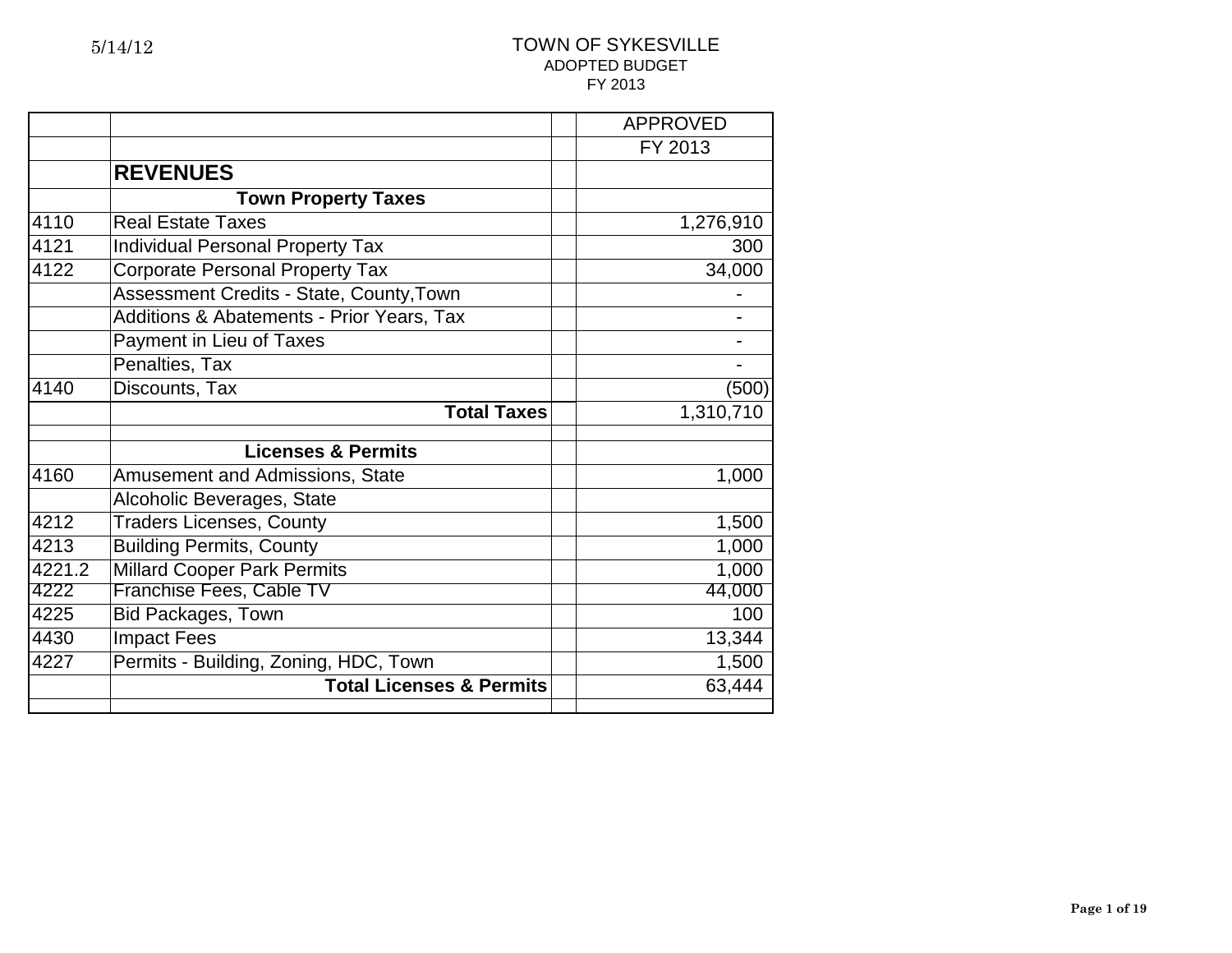| FY 2013<br>Intergovernmental<br>4312<br>Highway User Revenue, State<br>34,649<br>State Aid, PolProtGrant, State<br>4315<br>34,509<br>535,000<br>4150<br>Income Tax, State<br><b>Program Open Space, County</b><br>Police Dept Misc Grants - State<br>4324<br>5,000<br><b>Empower Energy Efficiency Grant</b><br>4330<br><b>Town County Agreement</b><br>4328<br>265,800<br><b>Total Intergovernmental</b><br>874,958 |  |
|----------------------------------------------------------------------------------------------------------------------------------------------------------------------------------------------------------------------------------------------------------------------------------------------------------------------------------------------------------------------------------------------------------------------|--|
|                                                                                                                                                                                                                                                                                                                                                                                                                      |  |
|                                                                                                                                                                                                                                                                                                                                                                                                                      |  |
|                                                                                                                                                                                                                                                                                                                                                                                                                      |  |
|                                                                                                                                                                                                                                                                                                                                                                                                                      |  |
|                                                                                                                                                                                                                                                                                                                                                                                                                      |  |
|                                                                                                                                                                                                                                                                                                                                                                                                                      |  |
|                                                                                                                                                                                                                                                                                                                                                                                                                      |  |
|                                                                                                                                                                                                                                                                                                                                                                                                                      |  |
|                                                                                                                                                                                                                                                                                                                                                                                                                      |  |
|                                                                                                                                                                                                                                                                                                                                                                                                                      |  |
|                                                                                                                                                                                                                                                                                                                                                                                                                      |  |
| <b>Service Fees</b>                                                                                                                                                                                                                                                                                                                                                                                                  |  |
| 4450<br><b>Commercial Trash Collections Charges</b><br>27,000                                                                                                                                                                                                                                                                                                                                                        |  |
| <b>Commercial Solid Waste Collection Permits</b><br>1,000<br>4451                                                                                                                                                                                                                                                                                                                                                    |  |
| 10,000<br>4452<br>Oil Recycling                                                                                                                                                                                                                                                                                                                                                                                      |  |
| 4819<br><b>Newsletter Ads - Receipts</b><br>4,500                                                                                                                                                                                                                                                                                                                                                                    |  |
| 4811.1<br>Baldwin's Repay ADA Loan - Principal<br>2,956                                                                                                                                                                                                                                                                                                                                                              |  |
| Baldwin's Repay ADA Loan - Interest<br>4812.1<br>2,258                                                                                                                                                                                                                                                                                                                                                               |  |
| <b>Baldwin's Percent Rent</b><br>4813<br>12,000                                                                                                                                                                                                                                                                                                                                                                      |  |
| 30,400<br>4815<br>Rentals, Equip & Property                                                                                                                                                                                                                                                                                                                                                                          |  |
| <b>Total Service Fees</b><br>90,114                                                                                                                                                                                                                                                                                                                                                                                  |  |
|                                                                                                                                                                                                                                                                                                                                                                                                                      |  |
|                                                                                                                                                                                                                                                                                                                                                                                                                      |  |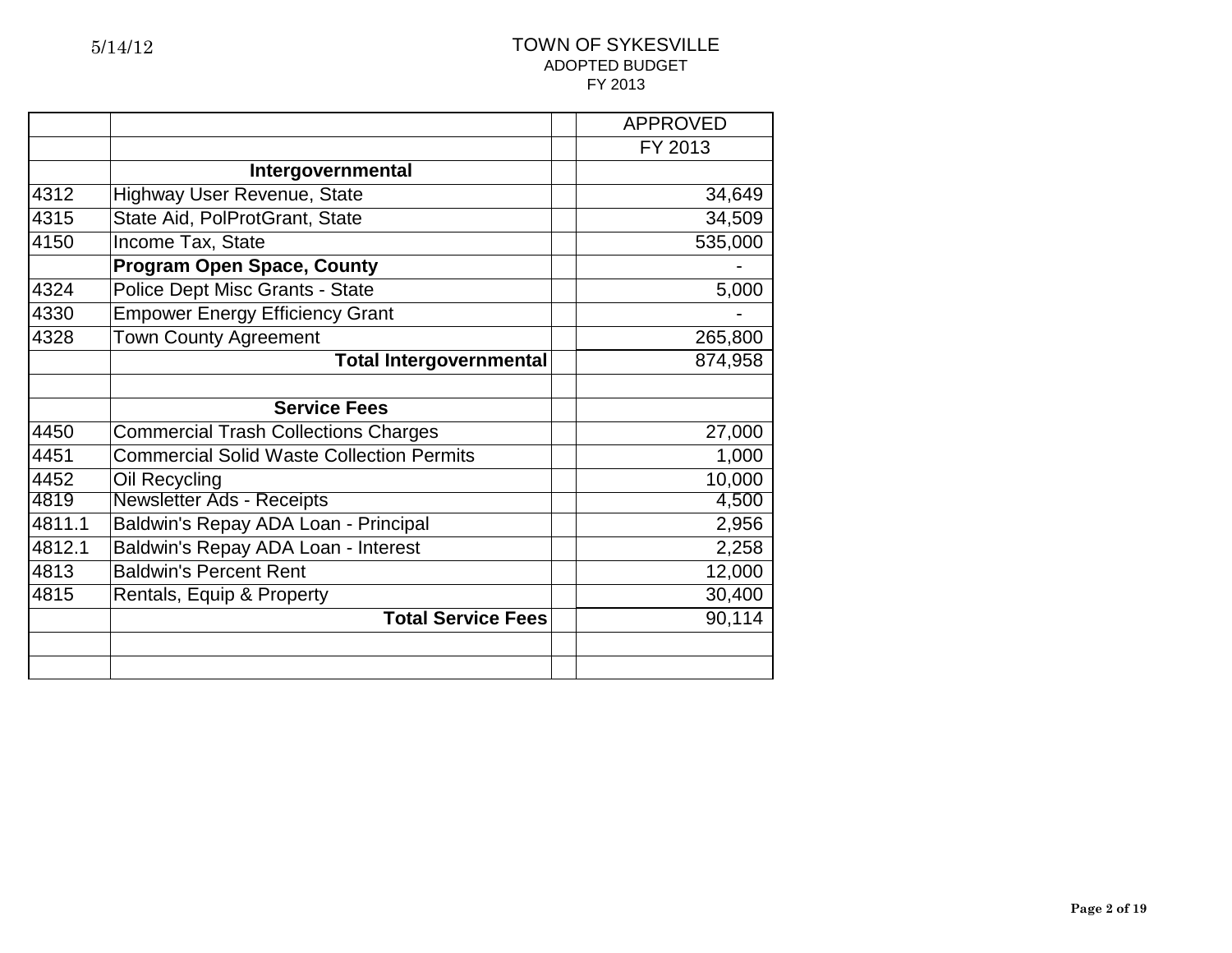|        |                                                 | <b>APPROVED</b> |
|--------|-------------------------------------------------|-----------------|
|        |                                                 | FY 2013         |
|        | <b>Local / Program Revenues</b>                 |                 |
|        | Post Office Income                              | 20,000          |
| 4817.1 | PO Money Order Income                           |                 |
| 4817.2 | PO Retail Income                                |                 |
| 4817.3 | PO Services Income                              |                 |
| 4817.4 | PO Postage Income                               |                 |
| 4817.5 | <b>Stamp Commissions</b>                        |                 |
| 4817.6 | <b>Tower Rental</b>                             | 4,100           |
|        |                                                 |                 |
| 4822   | <b>Gatehouse - Donations</b>                    | 500             |
| 4823   | Gatehouse - Fundraisers                         | 4,000           |
| 4824   | Gatehouse - Memberships                         |                 |
| 4829   | <b>Schoolhouse Donations</b>                    | 1,000           |
| 4837   | Little Sykes Railway Revenues                   | 1,500           |
|        | <b>Main Street Programs</b>                     |                 |
| 4838.1 | <b>Apple Butter Market</b>                      |                 |
| 4838.3 | <b>Misc. Main Street Events</b>                 |                 |
|        | <b>Parks &amp; Recreation - Events Revenues</b> |                 |
| 4852.1 | <b>P&amp;R Cinema Sponsorships</b>              | 1,300           |
| 4852.2 | <b>P&amp;R Cinema Concessions</b>               | 600             |
| 4853   | <b>P&amp;R Kickball Tournament</b>              | 300             |
| 4851.6 | <b>P&amp;R Misc. Holiday Events</b>             |                 |
| 4851.7 | <b>P&amp;R Concert Concession</b>               | 1,200           |
|        | Warfield: WDC Revenue to Town                   |                 |
|        | <b>Total Local / Program Revenues</b>           | 34,500          |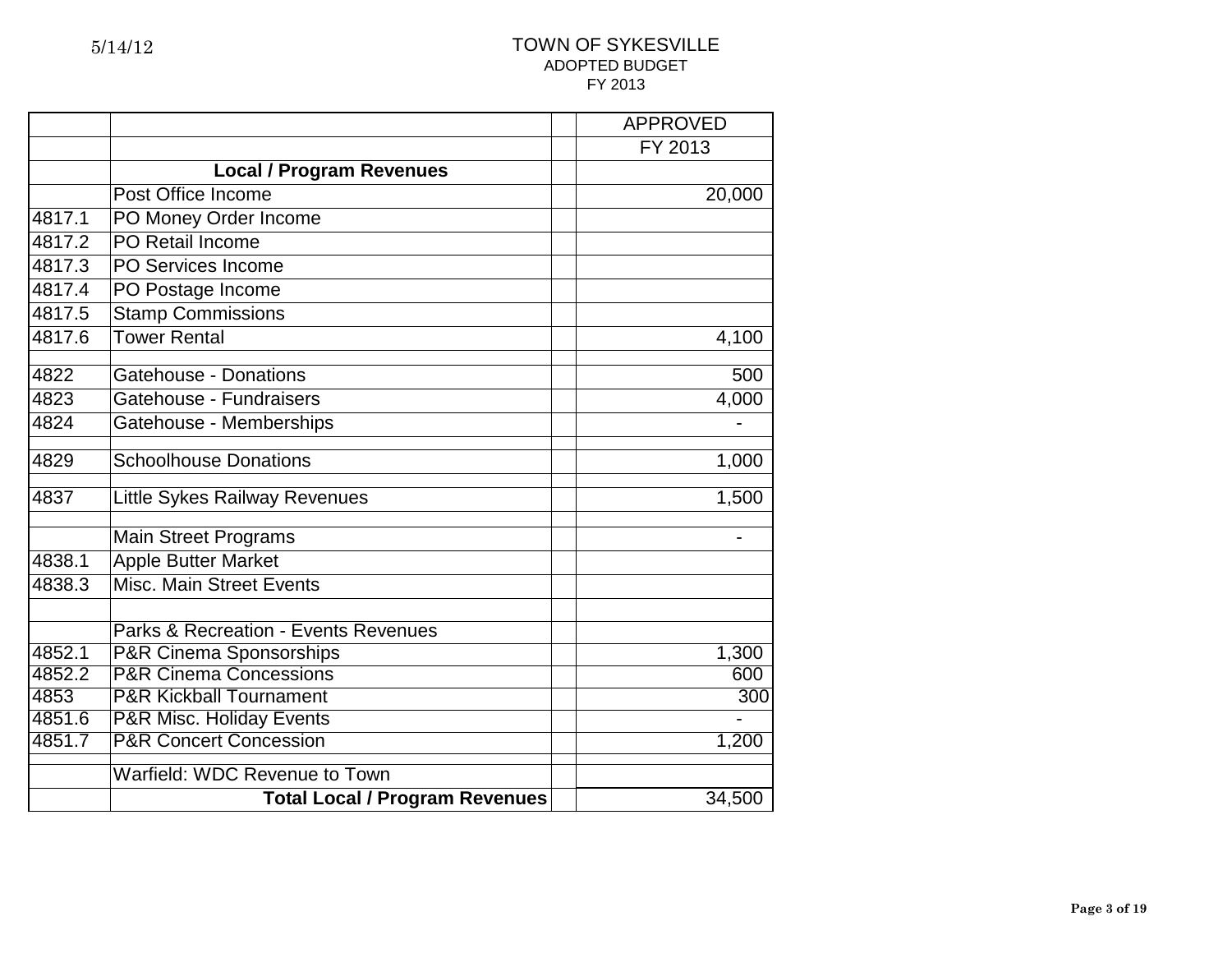|        |                                                  | <b>APPROVED</b> |
|--------|--------------------------------------------------|-----------------|
|        |                                                  | FY 2013         |
|        |                                                  |                 |
|        | <b>Main Street Association Revenue</b>           |                 |
| 4838.5 | <b>Main Street Association Dues</b>              | 250             |
| 4838.6 | Main Street Association Sponsorship              | 10,000          |
| 4910   | <b>Main Street Association Donations</b>         | 2,500           |
| 4915   | <b>Main Street Association Event Revenue</b>     | 3,000           |
| 4915.1 | <b>Main Street Association Golf Revenue</b>      | 4,000           |
|        | <b>Total Main St. Association Revenue</b>        | 19,750          |
|        |                                                  |                 |
|        | <b>Revenues from Miscellaneous Sources</b>       |                 |
| 4810   | Interest                                         | 12,750          |
| 4510   | <b>Parking Violations</b>                        | 1,000           |
| 4833   | Misc Receipts - Police Department                | 3,000           |
| 4835   | Misc Receipts - General                          | 1,500           |
| 4323   | Grants, Misc., State                             |                 |
|        | <b>Transfer from Fund Balance (Reserves)</b>     | 23,249          |
|        | <b>Transfer from Little Sykes Reserves</b>       | 1,000           |
|        | <b>Transfer from Impact Fees</b>                 |                 |
|        | <b>Transfer from Development Inspection Fees</b> |                 |
|        | <b>Transfer from Raincliffe PWA funds</b>        | 20,000          |
|        | P & R from Reserve                               |                 |
|        | Sale of Town Assets                              | 25,000          |
|        | Gate House Reserve (for GH Bldg Operations       |                 |
|        | South Branch Park State Comm. Parks Grant        | 256,000         |
| 4860   | South Branch Park: Hwd County Reimbursement      |                 |
|        | South Branch Park 2012 Ho. Co. & State bond bill | 150,000         |
| 4865   | South Branch Park State Bond Bill                | 0               |
|        | <b>Total Miscellaneous Sources Revenue</b>       | 493,499         |
|        |                                                  |                 |
|        |                                                  |                 |
|        | <b>Total Revenues</b>                            | 2,886,975       |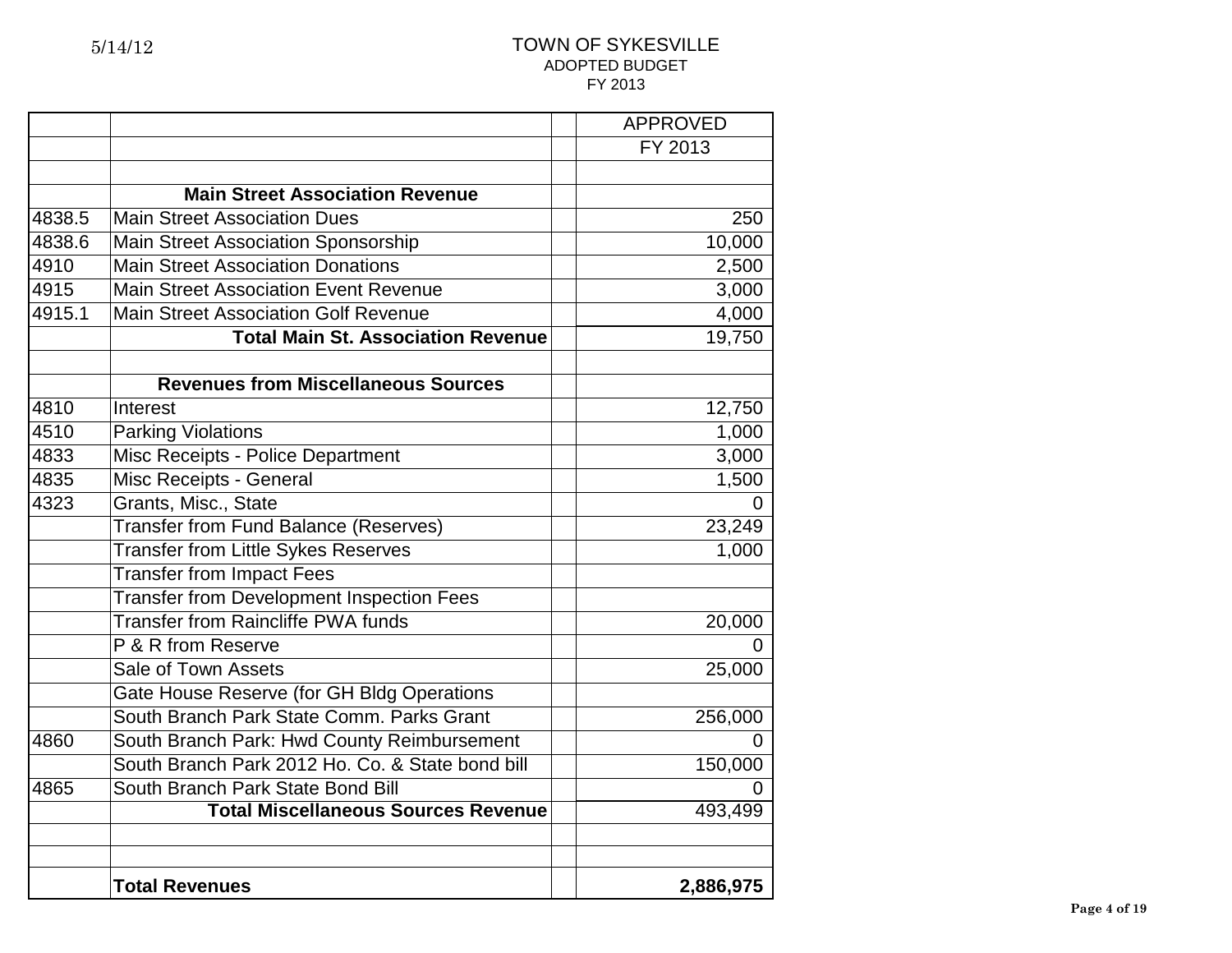|  | <b>APPROVED</b> |
|--|-----------------|
|  | FY 2013         |
|  |                 |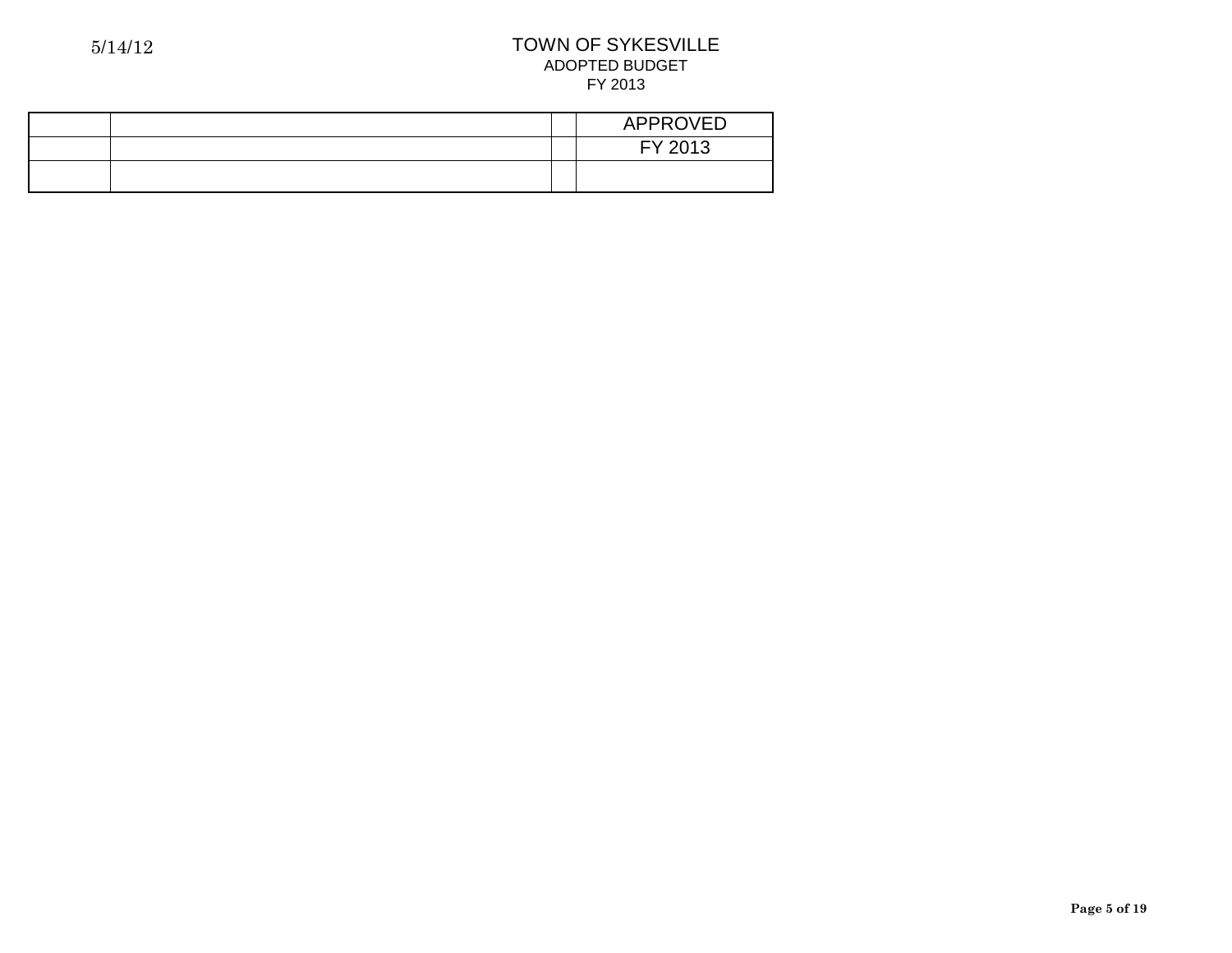|      |                                               | <b>APPROVED</b> |              |
|------|-----------------------------------------------|-----------------|--------------|
|      |                                               | FY 2013         |              |
|      |                                               |                 |              |
|      | <b>EXPENDITURES</b>                           |                 |              |
| 100  | <b>MAYOR AND TOWN COUNCIL</b>                 |                 |              |
| 5000 | <b>Salaries</b>                               | 16,000          |              |
| 7120 | <b>Advertising &amp; Publishing</b>           | 4,000           |              |
| 7572 | <b>Christmas Decorations - Town House</b>     | 1,200           |              |
| 7430 | Community Media Center                        | 18,580          |              |
| 7817 | Contingency                                   | 10,000          |              |
| 5820 | <b>Dues</b>                                   | 2,200           |              |
| 7330 | Elections                                     | 1,400           |              |
| 7132 | <b>Employee Events</b>                        | 300             |              |
| 7125 | <b>Flowers &amp; Condolences</b>              | 500             |              |
|      | <b>Residential Holiday Decorating Contest</b> | 150             |              |
|      | <b>Citizen Services Survey</b>                | $\overline{0}$  |              |
| 7995 | <b>Fund Balance</b>                           | $\Omega$        |              |
| 7115 | Maryland Municipal League Annual Convention   | 4,800           |              |
| 7110 | Maryland Municipal League Dues & Scholarship  | 5,088           |              |
| 7133 | <b>Mayor and Council Retreat</b>              | 200             |              |
| 5830 | Subscriptions                                 | 650             |              |
| 7127 | <b>Town Newsletter</b>                        | 12,000          |              |
|      | <b>Total Mayor and Town Council</b>           | 77,068          |              |
| 105  | <b>TOWN COMMISSIONS</b>                       |                 |              |
| 7310 | Planning & Zoning Commission                  | 500             |              |
| 7311 | <b>Master Plan Update</b>                     | $\Omega$        |              |
| 7320 | <b>Historic District Commission</b>           | 500             |              |
| 7840 | Historic District Commission - Ombudsman      | 500             |              |
| 7845 | Historic District Commission - Grant Program  | 750             | Page 6 of 19 |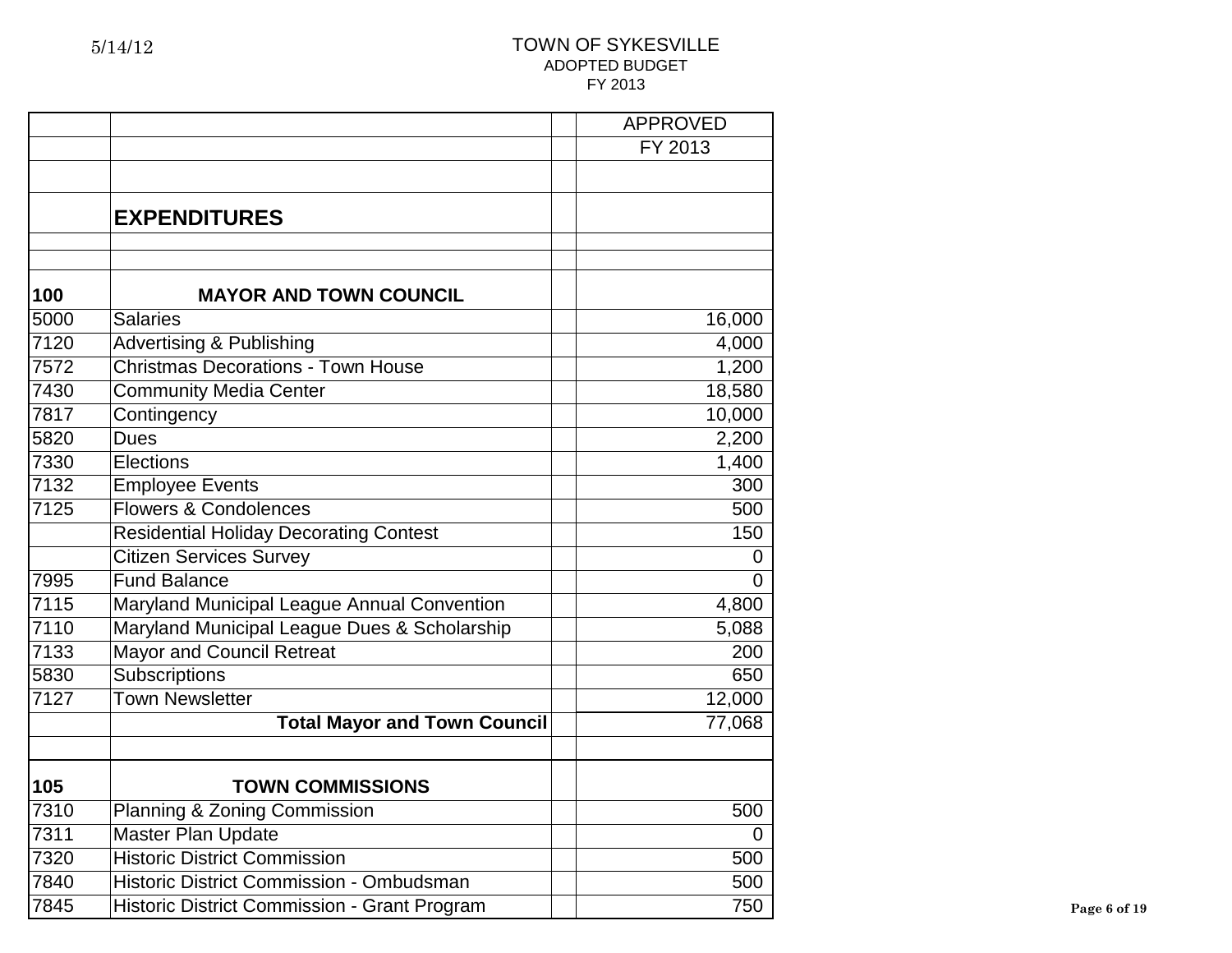|                               | APPROVED |
|-------------------------------|----------|
|                               | FY 2013  |
| <b>Total Town Commissions</b> | つ つらい    |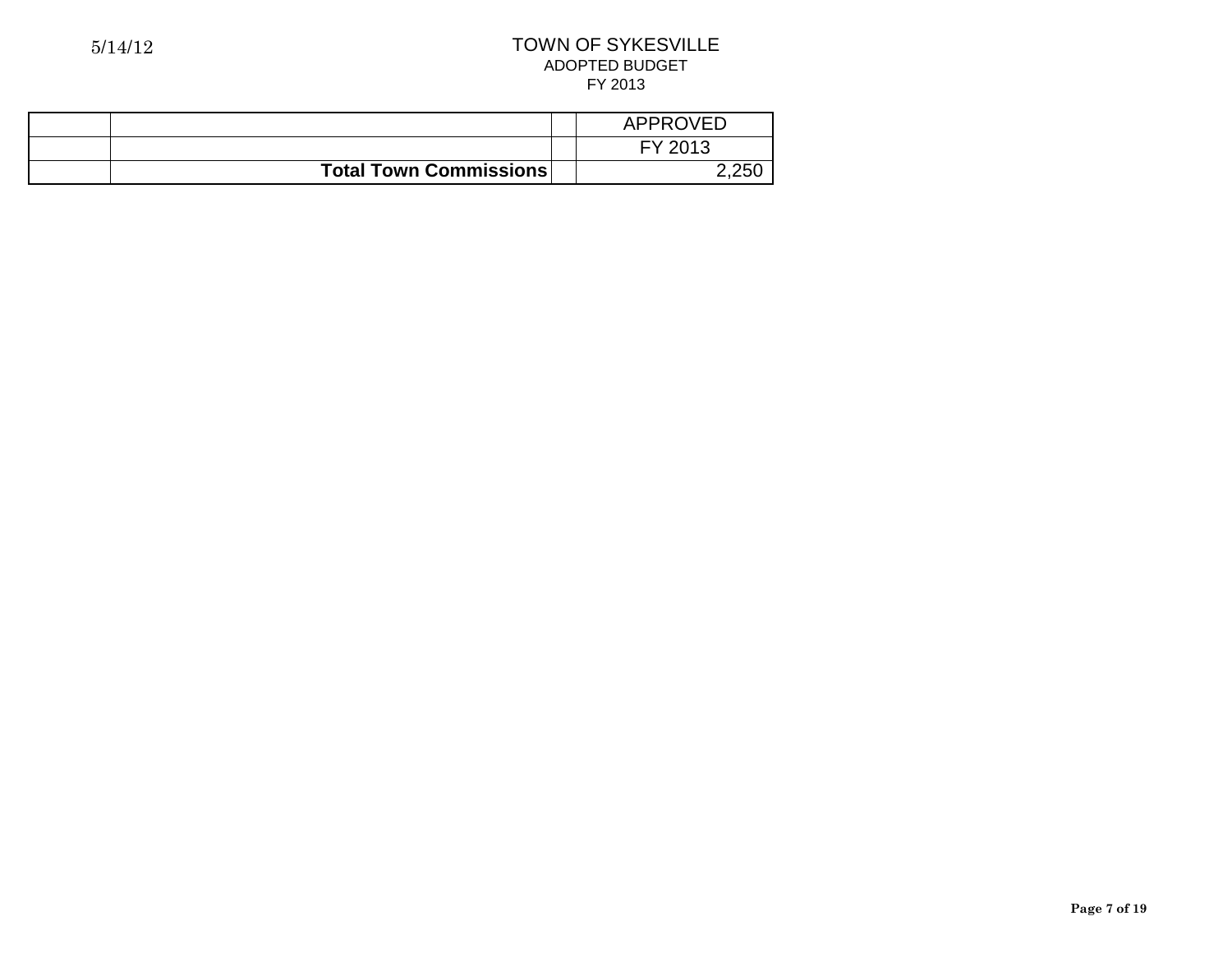|            |                                            | <b>APPROVED</b> |
|------------|--------------------------------------------|-----------------|
|            |                                            | FY 2013         |
|            |                                            |                 |
| 108        | <b>PROFESSIONAL SERVICES</b>               |                 |
| 5100       | Auditor                                    | 13,400          |
| 7210       | <b>Legal Counsel</b>                       | 30,000          |
| 7220       | Engineering                                | 10,000          |
| 7813       | Insurance: General Property & Liability    | 23,050          |
| 7240       | <b>Codification Services</b>               | 2,500           |
|            | <b>Total Professional Services</b>         | 78,950          |
|            |                                            |                 |
| 150        | <b>ADMINISTRATION</b>                      |                 |
| 5000       | <b>Salaries</b>                            | 223,788         |
| 5835       | <b>Bank Fees - Misc Charges</b>            | 600             |
| 5610       | <b>Bank Rental</b>                         | 100             |
| 5460       | <b>Building/Kitchen Supplies</b>           | 650             |
| 5715       | <b>Cellular Phones</b>                     | 1,000           |
| 5500       | <b>Computer Hardware</b>                   | 2,500           |
| 5552       | <b>Computer Maintenance</b>                | 1,650           |
| 5551       | <b>Computer Software</b>                   | 1,500           |
| 7425       | Contract Services - Copier Lease           | 1,500           |
| 5250       | <b>Equipment Maintenance</b>               | 1,300           |
| 5236       | Floor Mat Maintentance - All Departments   | 600             |
| 5400       | <b>Office Supplies</b>                     | 4,000           |
| 5425       | Postage - All Departments                  | 2,200           |
| 5270       | Prop Maintenance - Landscaping             | 400             |
| 5230       | <b>Town House Building Maintenance</b>     | 4,000           |
| <b>TBA</b> | Town House Exterior Painting - Trim        | 18,000          |
| 5240       | Town House Heating - Oil                   | 6,600           |
| 5235       | Town House Housekeeping                    | 4,500           |
| 5220       | Town House, Public Works, Police Telephone | 4,000           |
| 5210       | <b>Town House Utilities</b>                | 5,500           |
| 5810       | <b>Training &amp; Education</b>            | 2,000           |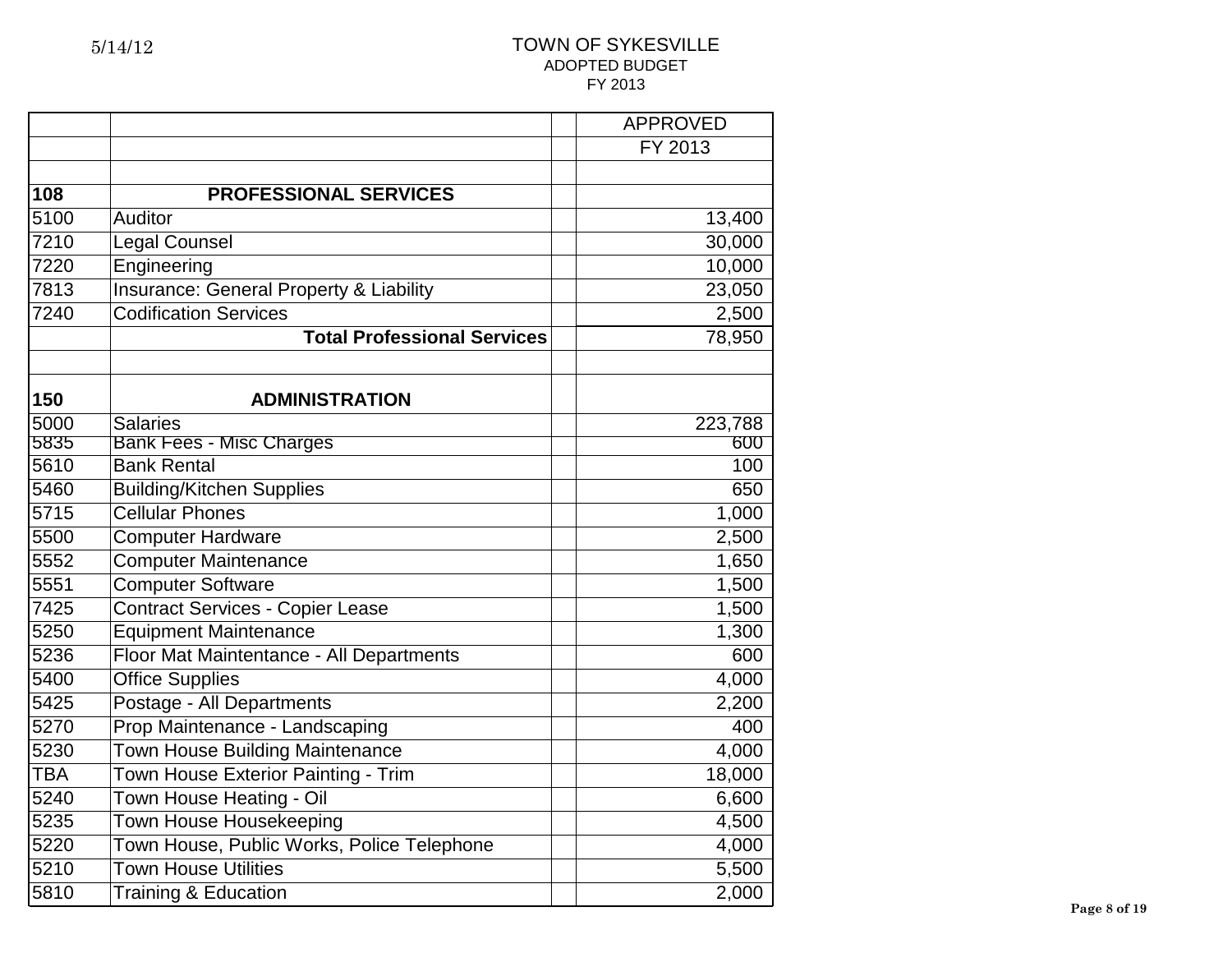|      |                                         | APPROVED |
|------|-----------------------------------------|----------|
|      |                                         | FY 2013  |
| 5300 | <b>Travel Expense - All Departments</b> | 8,500    |
|      | <b>Total Administration</b>             | 294,888  |
|      |                                         |          |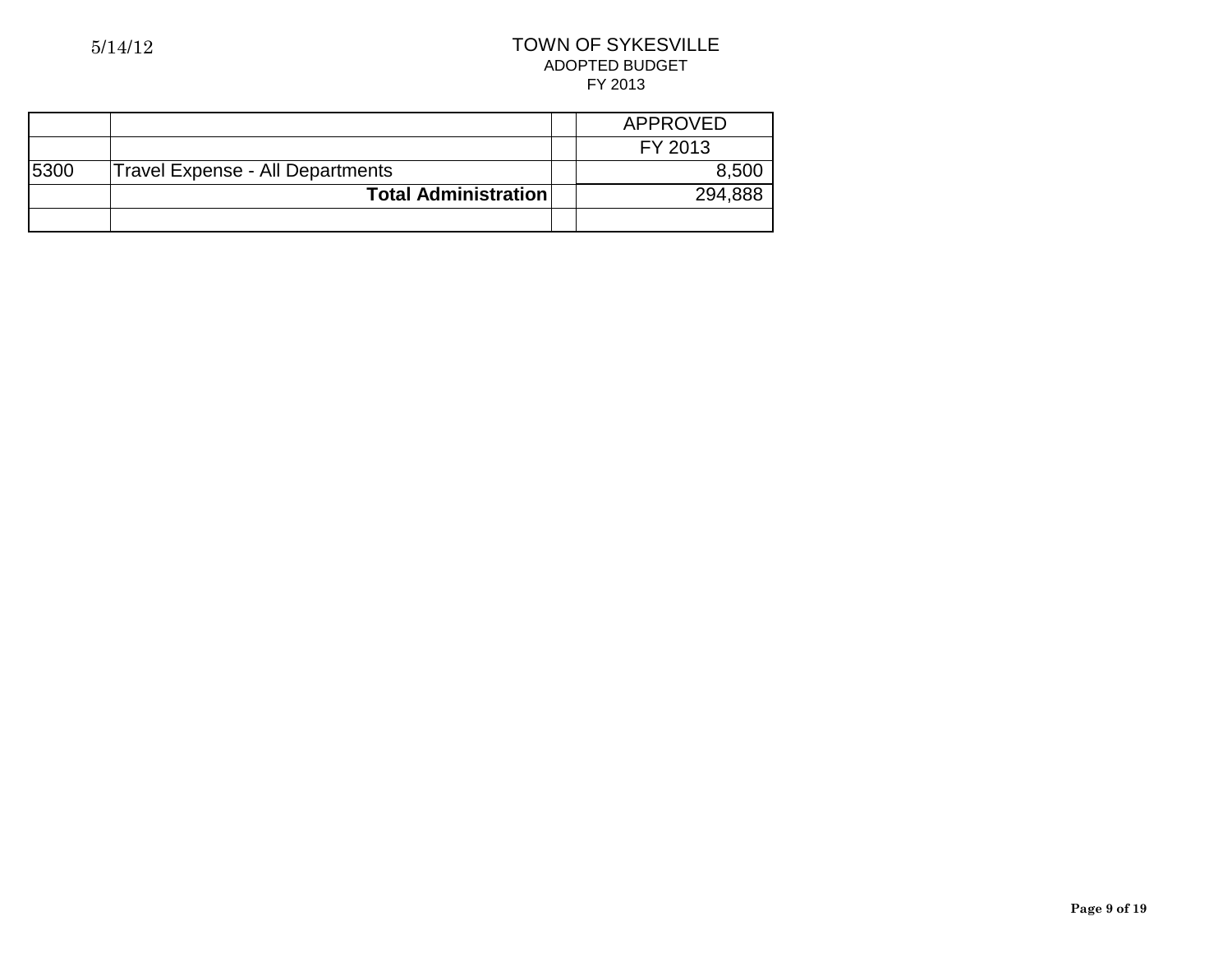|                  |                                                      | <b>APPROVED</b> |
|------------------|------------------------------------------------------|-----------------|
|                  |                                                      | FY 2013         |
| $\overline{2}10$ | <b>PUBLIC SAFETY</b>                                 |                 |
| 5000             | <b>Salaries</b>                                      | 360,193         |
| 5003             | <b>New Police Officer</b>                            |                 |
| 7410             | Ammunition                                           | 1,320           |
| 7425             | Contract Services - Copier Lease                     | 900             |
| 7450             | <b>Auxiliary Police</b>                              | 1,600           |
| 5230             | <b>Building Maintenance</b>                          | 1,500           |
| 5716             | Cellular Phones/Mobile Data Terminals                | 6,000           |
| 5550             | <b>Computer Hardware</b>                             | 700             |
| 5552             | <b>Computer Maintenance</b>                          | 1,500           |
| 5551             | <b>Computer Software</b>                             | 300             |
| 7745             | Council Stipend Reclassed to Police Dept.            | 0               |
| 5010             | <b>Court Pay</b>                                     | 6,300           |
| 7125             | <b>Community Outreach</b>                            | 0               |
| 5250             | <b>Equipment Maintenance</b>                         | 2,900           |
| 7827             | <b>Freedom District Fire Department Contribution</b> | 2,500           |
| 5260             | Gasoline & Oil                                       | 19,800          |
| 5240             | Heating - Oil                                        | 1,200           |
| 5235             | Housekeeping                                         | 1,200           |
| 5500             | <b>Miscellaneous Supplies</b>                        | 2,000           |
| <b>TBA</b>       | New Employee Background & Screening                  | 1,000           |
| 5400             | <b>Office Supplies</b>                               | 2,500           |
| 5005             | Overtime (Partial offest by Misc. Grant Revenue)     | 10,000          |
| 5830             | Subscriptions                                        | 700             |
| 5810             | <b>Training &amp; Education</b>                      | 2,000           |
| 5700             | <b>Uniforms</b>                                      | 3,500           |
| 5210             | <b>Utilities</b>                                     | 6,500           |
| 5280             | <b>Vehicle Maintenance</b>                           | 7,500           |
|                  | <b>Total Public Safety</b>                           | 443,613         |
|                  |                                                      |                 |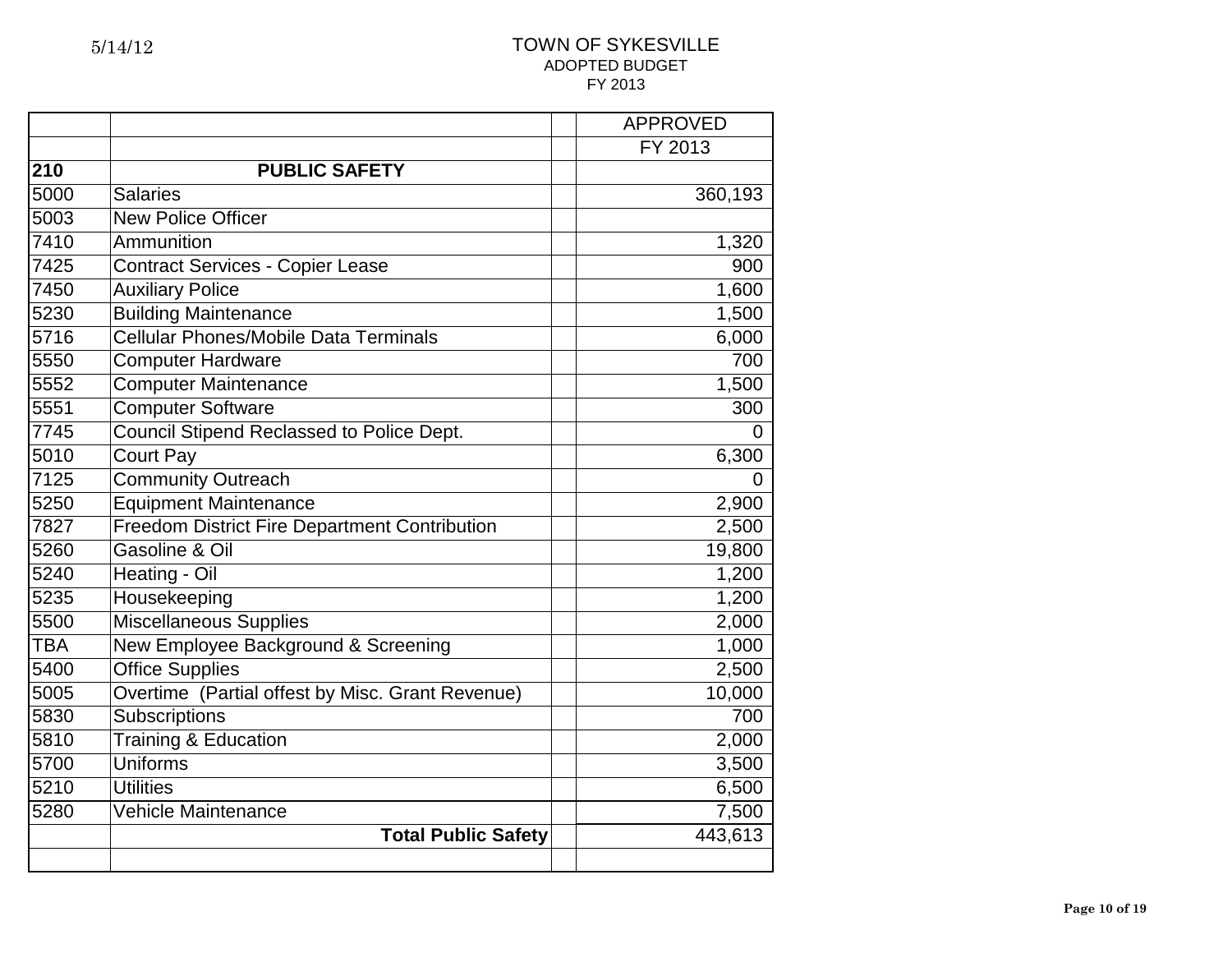|      |                                              | <b>APPROVED</b> |
|------|----------------------------------------------|-----------------|
|      |                                              | FY 2013         |
| 300  | <b>PUBLIC WORKS &amp; SANITATION</b>         |                 |
| 5000 | <b>Salaries</b>                              | 213,695         |
|      | Salaries - Overtime - excluding snow removal | 3,570           |
| 5001 | <b>Part Time Salaries</b>                    | 2,000           |
| 5230 | <b>Building Maintenance</b>                  | 1,500           |
| 5850 | CDL - Drug & Alcohol Testing                 | 600             |
| 5715 | <b>Cellular Phones</b>                       | 2,500           |
| 5552 | Computer Maintenance                         | 650             |
| 5255 | <b>Dumpsters/Sanitation Equipment</b>        | 3,300           |
| 5710 | <b>Employee Shoe Program</b>                 | 900             |
| 5250 | <b>Equipment Maintenance</b>                 | 2,700           |
| 5260 | Gasoline & Oil                               | 32,500          |
| 5240 | <b>Heating - Natural Gas</b>                 | 1,200           |
| 5553 | <b>Internet Service</b>                      |                 |
| 7630 | <b>Miscellaneous Recycling Expense</b>       |                 |
| 5500 | <b>Miscellaneous Supplies</b>                | 5,960           |
| 7580 | <b>New Building Signage</b>                  |                 |
| 5400 | <b>Office Supplies</b>                       | 950             |
| 5705 | <b>Protective/Safety Equipment</b>           | 2,200           |
| 7620 | <b>Recycling Bins</b>                        | 1,700           |
| 7125 | Solid Waste Advertising & Education          | 1,500           |
| 7610 | <b>Tipping Fees</b>                          | 80,000          |
| 5810 | <b>Training and Education</b>                | 1,000           |
| 5700 | <b>Uniforms</b>                              | 6,100           |
| 5210 | <b>Utilities</b>                             | 2,800           |
| 5280 | <b>Vehicle Maintenance</b>                   | 35,000          |
|      | <b>Total Public Works &amp; Sanitation</b>   | 402,325         |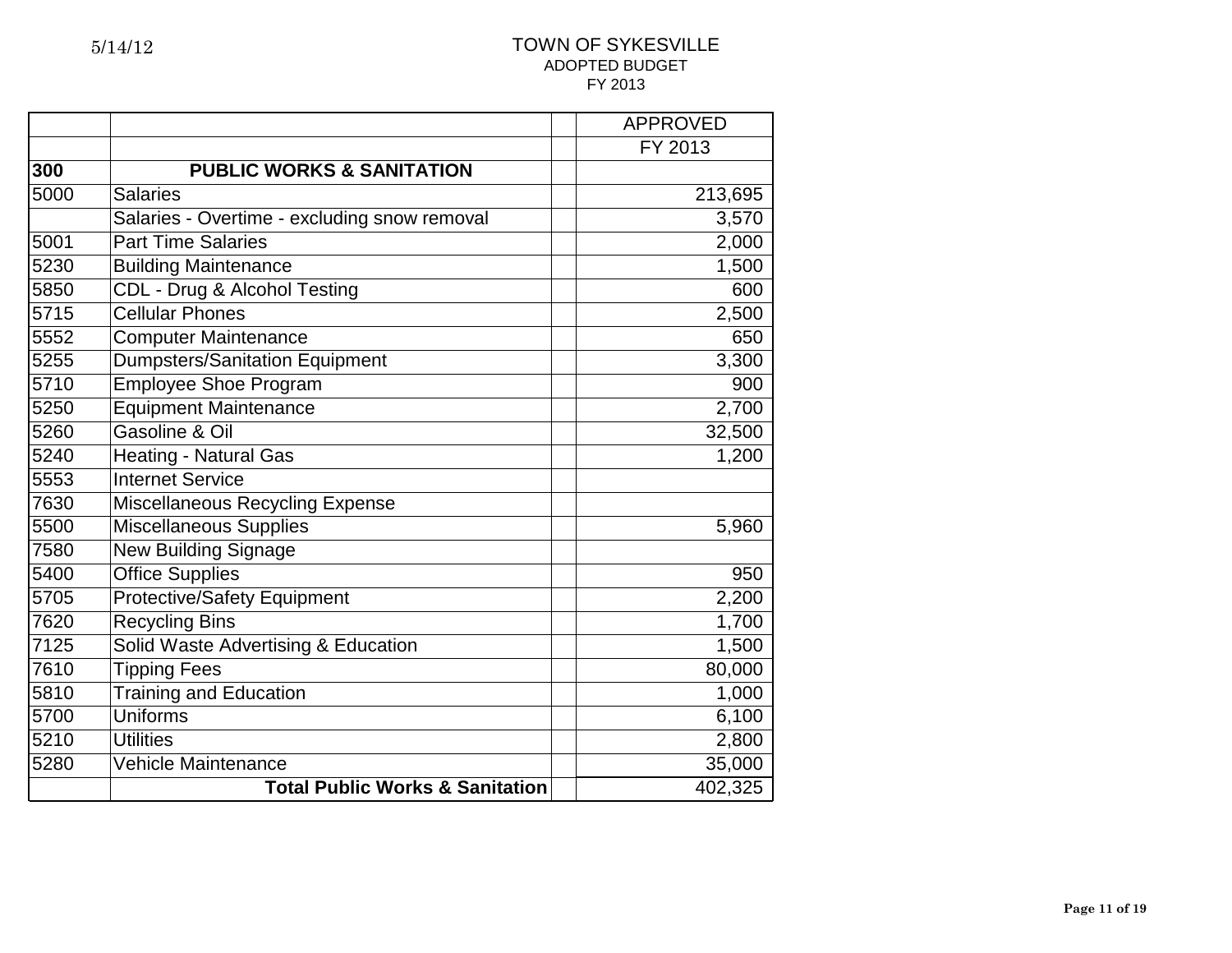|      |                                                    | <b>APPROVED</b> |
|------|----------------------------------------------------|-----------------|
|      |                                                    | FY 2013         |
|      |                                                    |                 |
| 310  | <b>STREETS &amp; ROADS</b>                         |                 |
| 7542 | Drainage & Inlets                                  | 7,000           |
| 7500 | <b>Misc Road materials</b>                         | 3,500           |
| 7595 | <b>Parking Lot Improvements</b>                    |                 |
| 7560 | Road Repair/Patching                               | 6,000           |
| 7565 | <b>Parking Lot Planting Beds Maintenance</b>       | 2,000           |
| 7580 | Signs                                              | 4,500           |
| 5005 | <b>Snow Removal - Overtime</b>                     | 4,590           |
| 7511 | <b>Snow Removal - Supplies</b>                     | 20,000          |
| 7545 | <b>Stormwater Mgmt Reg (NPDES)</b>                 |                 |
| 7570 | <b>Street Lighting Electric Service</b>            | 63,000          |
|      | <b>Total Streets &amp; Roads</b>                   | 110,590         |
|      |                                                    |                 |
| 410  | <b>PARKS MAINTENANCE</b>                           |                 |
| 5250 | <b>Equipment Maintenance</b>                       | 2,700           |
| 5235 | Housekeeping                                       | 1,700           |
| 5500 | <b>Miscellaneous Supplies</b>                      | 2,100           |
| 5270 | <b>Property Maintenance</b>                        | 8,000           |
| 7790 | Property Maintenance-Lease Prop from Howard County | 4,800           |
| 7780 | <b>Sediment Pond Maintenance</b>                   | 4,000           |
| 7771 | <b>Tree Care/Maintenance</b>                       | 6,000           |
| 5275 | <b>Vandalism Repairs</b>                           | 1,500           |
| 5210 | <b>Utilities</b>                                   | 2,400           |
| 7775 | <b>Weed Control</b>                                | 300             |
|      | <b>Total Parks Maintenance</b>                     | 33,500          |
|      |                                                    |                 |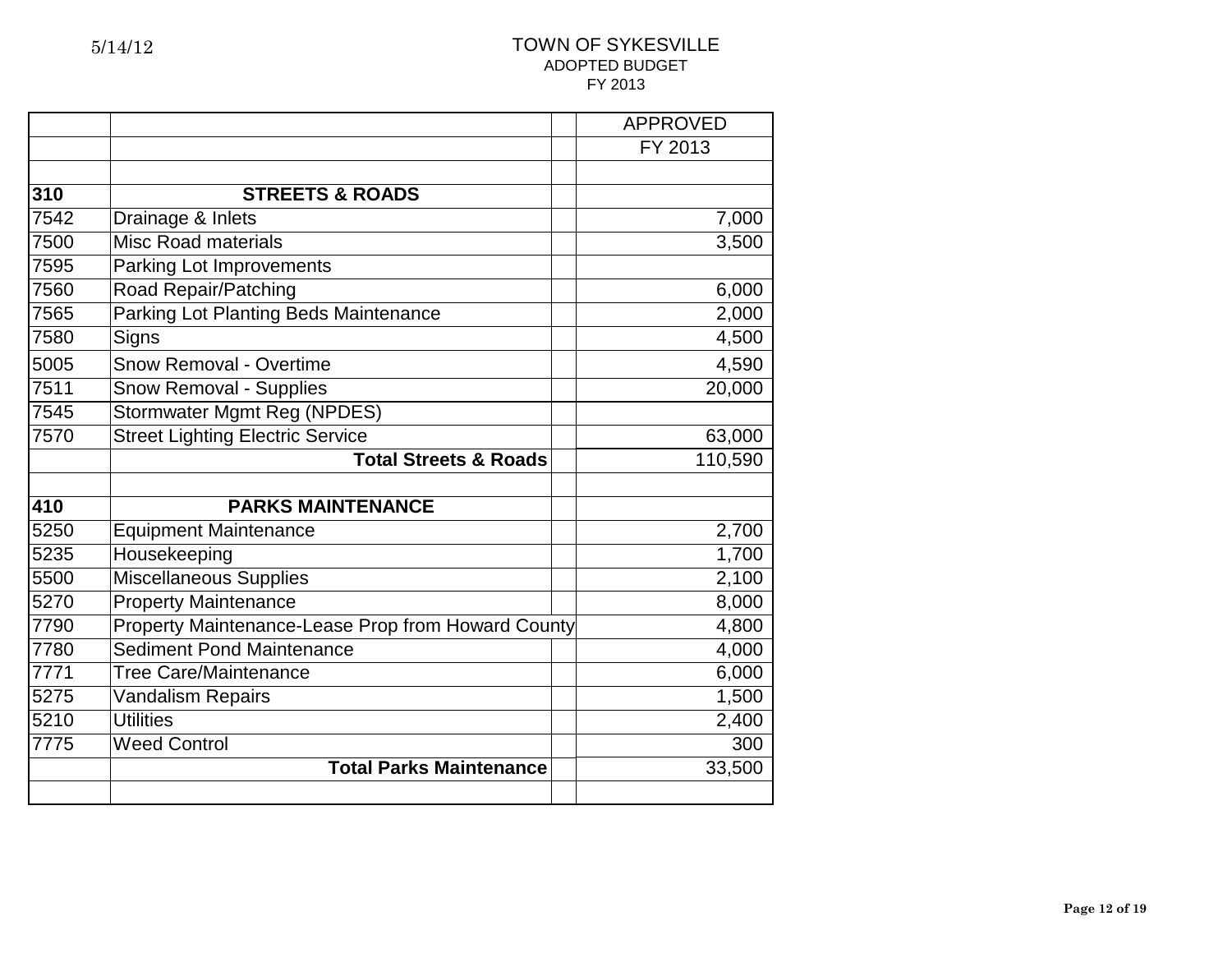|      |                                                  | <b>APPROVED</b> |
|------|--------------------------------------------------|-----------------|
|      |                                                  | FY 2013         |
| 430  | <b>MAIN STREET/DOWNTOWN</b>                      |                 |
| 5000 | Main Street Manager/South Branch Park Supervisor | 31,200          |
|      | <b>Council Stipend for Main Street Manager</b>   | 0               |
| 5500 | <b>Apple Butter Market Supplies</b>              |                 |
| 5505 | <b>Main Street Events Supplies</b>               |                 |
| 7125 | <b>Apple Butter Market Promotions</b>            | $\overline{0}$  |
| 7126 | <b>Main Street Events Marketing</b>              |                 |
| 5210 | Utilities @ South Branch Park                    | 900             |
| 7745 | Council Stipend reclassed to EDC                 |                 |
| 5230 | Little Sykes Railway - Building Maintenance      | 650             |
| 5270 | Little Sykes Railway - Property Maintenance      | 750             |
| 7780 | Little Sykes Railway - Train Maintenace          | 1,000           |
| 7750 | <b>Fallfest Contribution to SBA</b>              | $\mathbf 0$     |
| 5211 | Sykesville & Patapsco Railway - Utility Grant    | 400             |
| 5230 | Train Station - Building Maintenance             | 1,500           |
|      |                                                  |                 |
|      | <b>Total Main Street / Downtown</b>              | 36,400          |
| 440  | <b>Main Street Association Expenses</b>          |                 |
| 5506 | <b>MSA Supplies</b>                              | 2,500           |
| 7127 | <b>MSA Marketing</b>                             | 1,250           |
| 5810 | <b>MSA Education/Training</b>                    | 2,000           |
| 7341 | <b>MSA Golf Expense</b>                          | 4,000           |
|      | <b>MSA Transfer to Town</b>                      | 5,000           |
| 7900 | <b>MSA Transfer to Reserve</b>                   | 5,000           |
|      | <b>Total MSA Expenses</b>                        | 19,750          |
|      |                                                  |                 |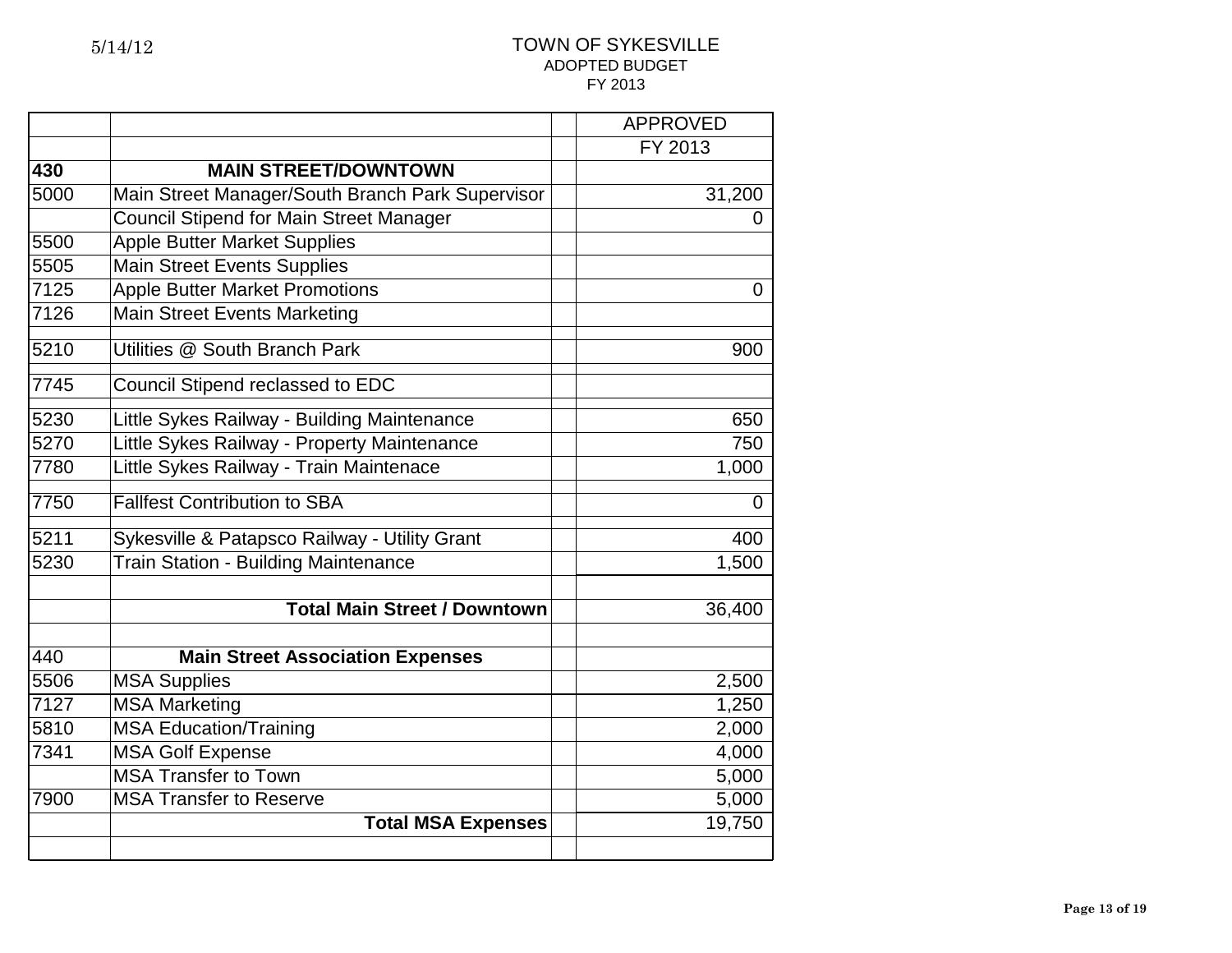|      |                                               | <b>APPROVED</b> |
|------|-----------------------------------------------|-----------------|
|      |                                               | FY 2013         |
|      |                                               |                 |
| 510  | <b>VISITOR CENTER &amp; POST OFFICE</b>       |                 |
| 5000 | <b>Salaries</b>                               | 45,799          |
| 5835 | <b>ACH Merchant Fees</b>                      | 2,685           |
| 7125 | Advertising                                   | 650             |
| 5230 | <b>Building Maintenance</b>                   | 1,500           |
| 5225 | <b>Business Machine Supplies</b>              | 1,532           |
| 5235 | Housekeeping: Tower                           | 3,400           |
| 5553 | <b>Internet Service</b>                       | 1,000           |
| 5400 | <b>Office Supplies</b>                        | 500             |
| 5510 | <b>Cost of Sales</b>                          | 500             |
| 5511 | Money Order Expense                           |                 |
| 5512 | <b>Retail Sales Expense</b>                   |                 |
| 5514 | <b>Postage for Resale Expense</b>             |                 |
| 5215 | <b>Security Services-Professional</b>         | 275             |
| 5220 | <b>Telephone</b>                              | 700             |
| 5210 | <b>Utilities</b>                              | 5,300           |
|      | <b>Total Visitor Center &amp; Post Office</b> | 63,841          |
| 520  | <b>SYKESVILLE SCHOOLHOUSE</b>                 |                 |
| 5230 | <b>Building Maintenance</b>                   | 1,000           |
| 5235 | Schoolhouse Housekeeping                      | 360             |
| 5500 | <b>Schoolhouse Supplies</b>                   | 400             |
|      | Schoolhouse Telephone                         | 300             |
| 5210 | <b>Utilities</b>                              | 2,300           |
|      | <b>Total Sykesville Schoolhouse</b>           | 4,360           |
|      |                                               |                 |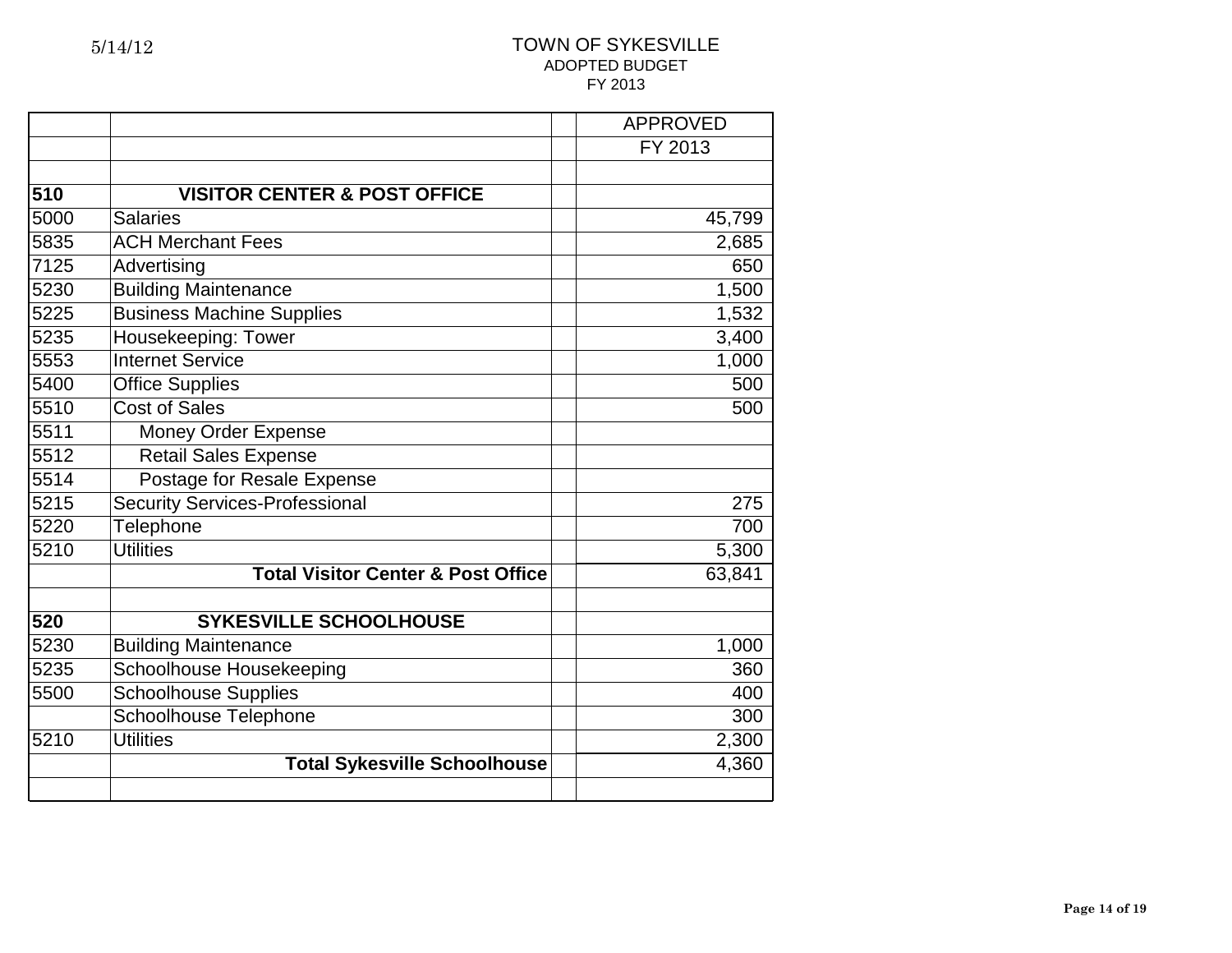|      |                                                 | <b>APPROVED</b> |
|------|-------------------------------------------------|-----------------|
|      |                                                 | FY 2013         |
| 530  | <b>GATE HOUSE MUSEUM</b>                        |                 |
| 5000 | Salaries - Director & Curator                   | 7,270           |
| 5230 | <b>Building Maintenance</b>                     | 2,500           |
|      | <b>Exterior Painting - Porch and South Side</b> | 0               |
| 7129 | <b>Exhibit Planning</b>                         | 400             |
| 5331 | <b>Gate House Self-Funded</b>                   | $\overline{0}$  |
| 5240 | Heating                                         | 3,000           |
| 5235 | Housekeeping                                    | 750             |
| 5553 | <b>Internet Service</b>                         | 950             |
| 5500 | <b>Misc Supplies</b>                            | 700             |
| 5335 | <b>Museum Events</b>                            | 4,000           |
| 5400 | <b>Office Supplies</b>                          | 500             |
| 7125 | Advertising                                     | 300             |
| 5270 | Property Maintenance - Landscaping              | 350             |
| 5215 | <b>Security Services-Professional</b>           | 360             |
| 5220 | <b>Telephone</b>                                | 400             |
|      | <b>Artifact Restoration</b>                     | 250             |
|      | <b>Volunteer Recognition Event</b>              | 200             |
|      | <b>Volunteer Training/workshops</b>             | 150             |
| 7745 | <b>Council Stipend Reclassed to Gatehouse</b>   | 0               |
| 5210 | <b>Utilities</b>                                | 1,500           |
|      | <b>Total Gatehouse Museum</b>                   | 23,580          |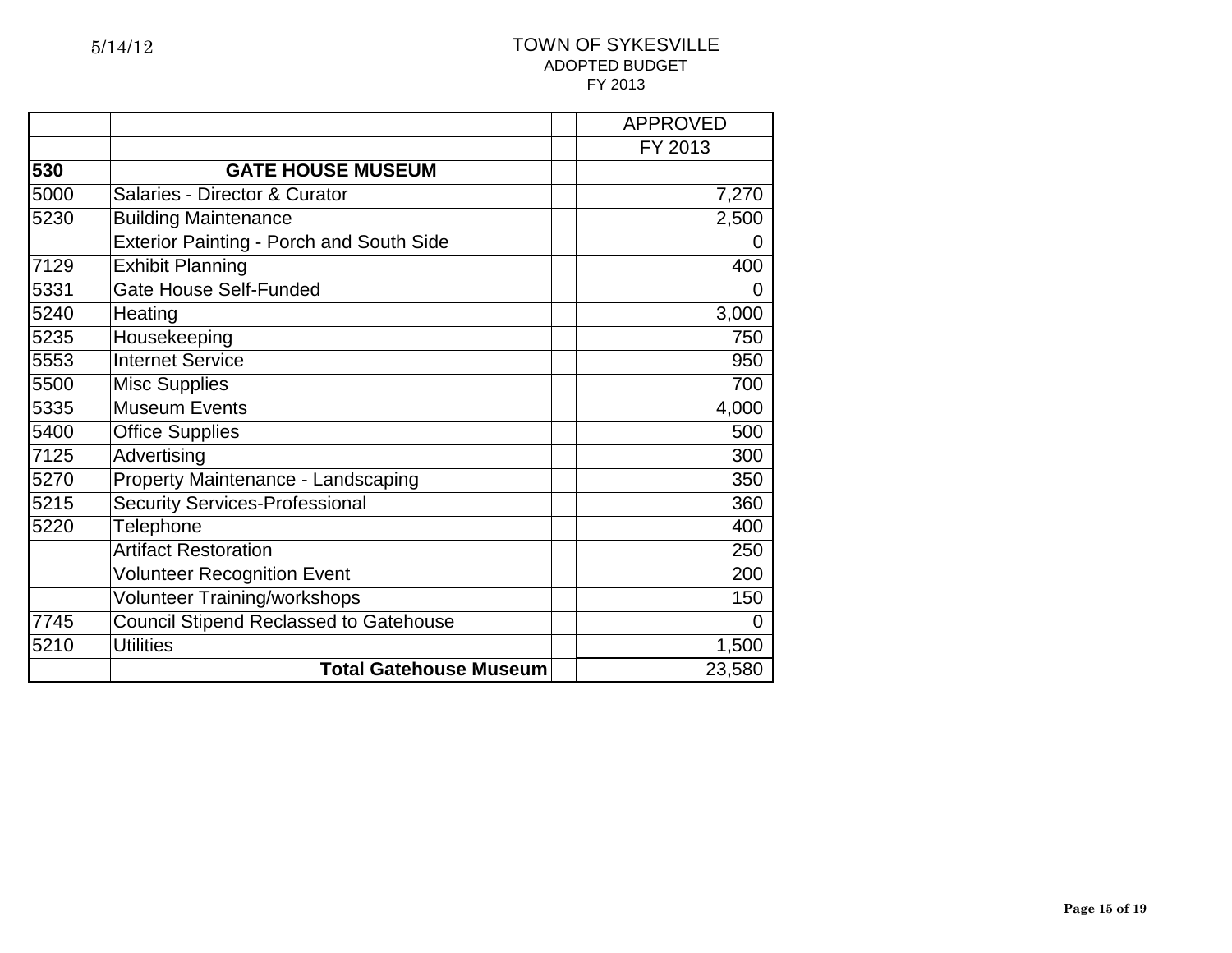|        |                                                      | <b>APPROVED</b> |
|--------|------------------------------------------------------|-----------------|
|        |                                                      | FY 2013         |
|        |                                                      |                 |
| 570    | <b>PARKS &amp; RECREATION</b>                        |                 |
| 7743   | <b>Recreational Equipment</b>                        | 0               |
|        | <b>Park Rules Signs</b>                              | $\overline{0}$  |
|        | Movies in the Park                                   |                 |
|        | <b>Cinema Licensing Fees</b>                         | 1,200           |
|        | <b>Cinema Concessions</b>                            | 500             |
|        | Cinema Equipment Maintenance                         | 400             |
|        | <b>Volunteer Supplies</b>                            | 200             |
| 7740.2 | <b>Kickball Tournament</b>                           | 300             |
| 7740.3 | Advertising                                          | 500             |
| 7740.5 | <b>Concert Bands</b>                                 | 700             |
| 7740.6 | <b>Miscellaneous Holiday Events</b>                  | 400             |
| 7740.7 | <b>Concert Concessions</b>                           | 800             |
| 7740.8 | <b>Music Licensing: ASCAP Fees</b>                   | 350             |
|        | <b>Total Parks &amp; Recreation</b>                  | 5,350           |
|        | <b>WARFIELD CULTURAL &amp; COMMERCE CENTER</b>       |                 |
| 7829   | MD 32/851 Intersection                               |                 |
|        | <b>Total Warfield Cultural &amp; Commerce Center</b> |                 |
|        |                                                      |                 |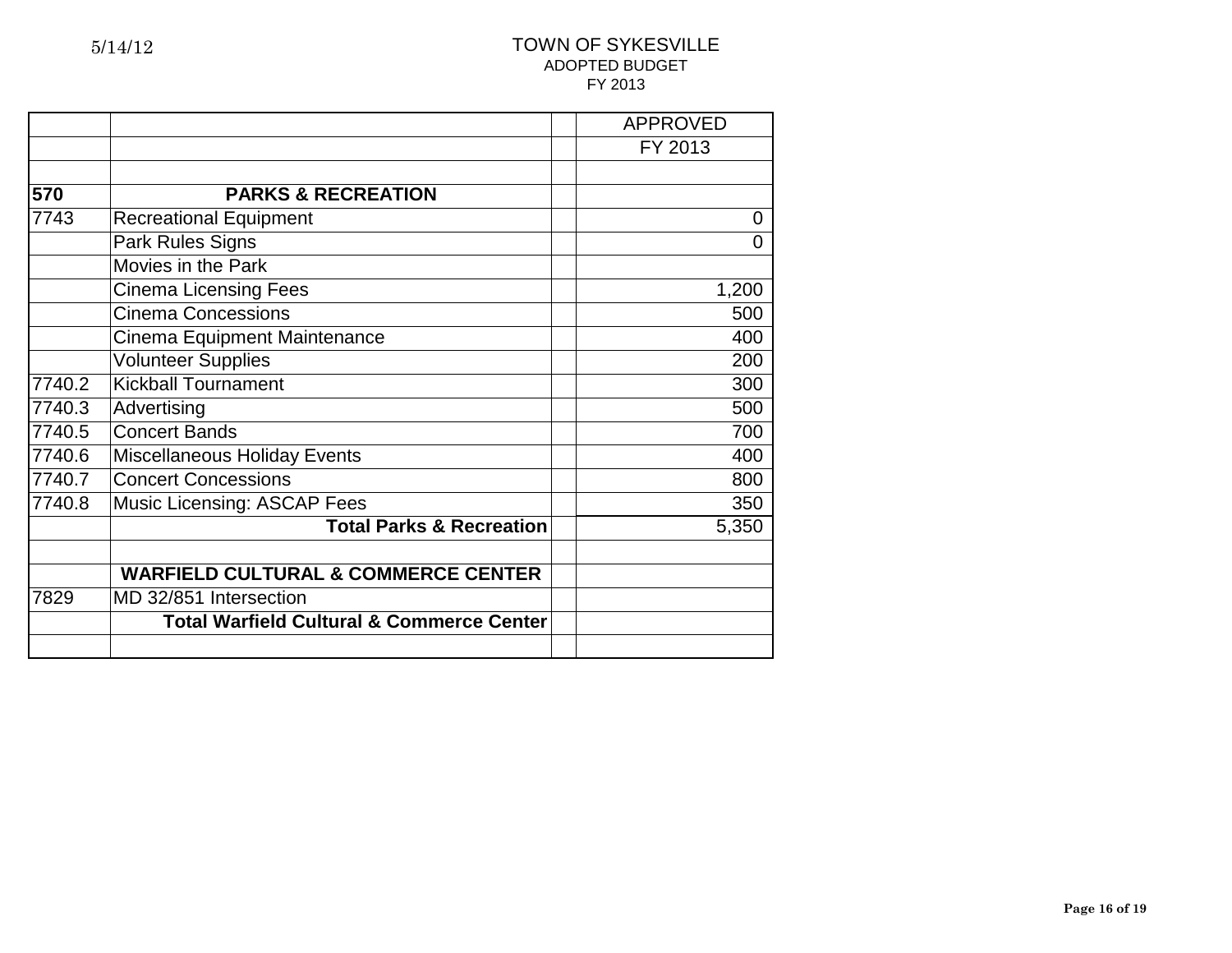|            |                                           | <b>APPROVED</b> |
|------------|-------------------------------------------|-----------------|
|            |                                           | FY 2013         |
| 610        | <b>EMPLOYEE BENEFITS</b>                  |                 |
|            | <b>Employee COLA</b>                      | 0               |
| 5010       | <b>Christmas Bonuses</b>                  | 2,400           |
| 7811       | Immunizations - Hepatitis, Lyme, etc.     | 0               |
| 7810       | Health Insurance-Employer's Share         | 187,222         |
| 7809       | Life Insurance                            | 2,265           |
| 7808       | Long Term Disability/Employer             | 3,294           |
| 7806       | Retirement Plan/401a                      | 107,740         |
| 7804       | <b>Short Term Disability</b>              | 3,562           |
| 5025       | <b>Comp Time Payout</b>                   | 0               |
| 5026       | <b>Unused Vacation Payout</b>             | 10,000          |
| 7812       | <b>Social Security</b>                    | 73,691          |
| 7130       | <b>Tuition Reimbursement</b>              |                 |
|            | <b>Transfer to Unemployment Reserves</b>  | 5,000           |
| 7807       | <b>Workers' Comp Insurance</b>            | 58,000          |
|            | <b>Total Employee Benefits</b>            | 453,174         |
|            |                                           |                 |
|            |                                           |                 |
| 680        | <b>DEBT SERVICE</b>                       |                 |
| 5905       | <b>SALT Loan - Principal</b>              |                 |
| 5906       | <b>SALT Loan - Interest</b>               |                 |
| 5911       | CDA 2002 Parking Lots - Principal         | 30,500          |
| 5912       | CDA 2002 Parking Lots- Interest           | 7,385           |
| 5915       | CDA 2005 Police Stat Expansion-Principal  | 21,200          |
| 5916       | CDA 2005 Police Stat Expansion - Interest | 8,359           |
| 5933       | Police Vehicle - 2009 Charger - Principal | 7,260           |
| 5934       | Police Vehicle - 2009 Charger - Interest  | 515             |
| <b>TBA</b> | Police Vehicle - 2010 Charger - Principal | 5,201           |
| <b>TBA</b> | Police Vehicle - 2010 Charger - Interest  | 1,101           |
| 5929       | Bank of America Bond 070108 Principal     | 67,992          |
| 5930       | Bank of America Bond 070108 Int           | 30,853          |
|            | <b>Total Debt Service</b>                 | 180, 366        |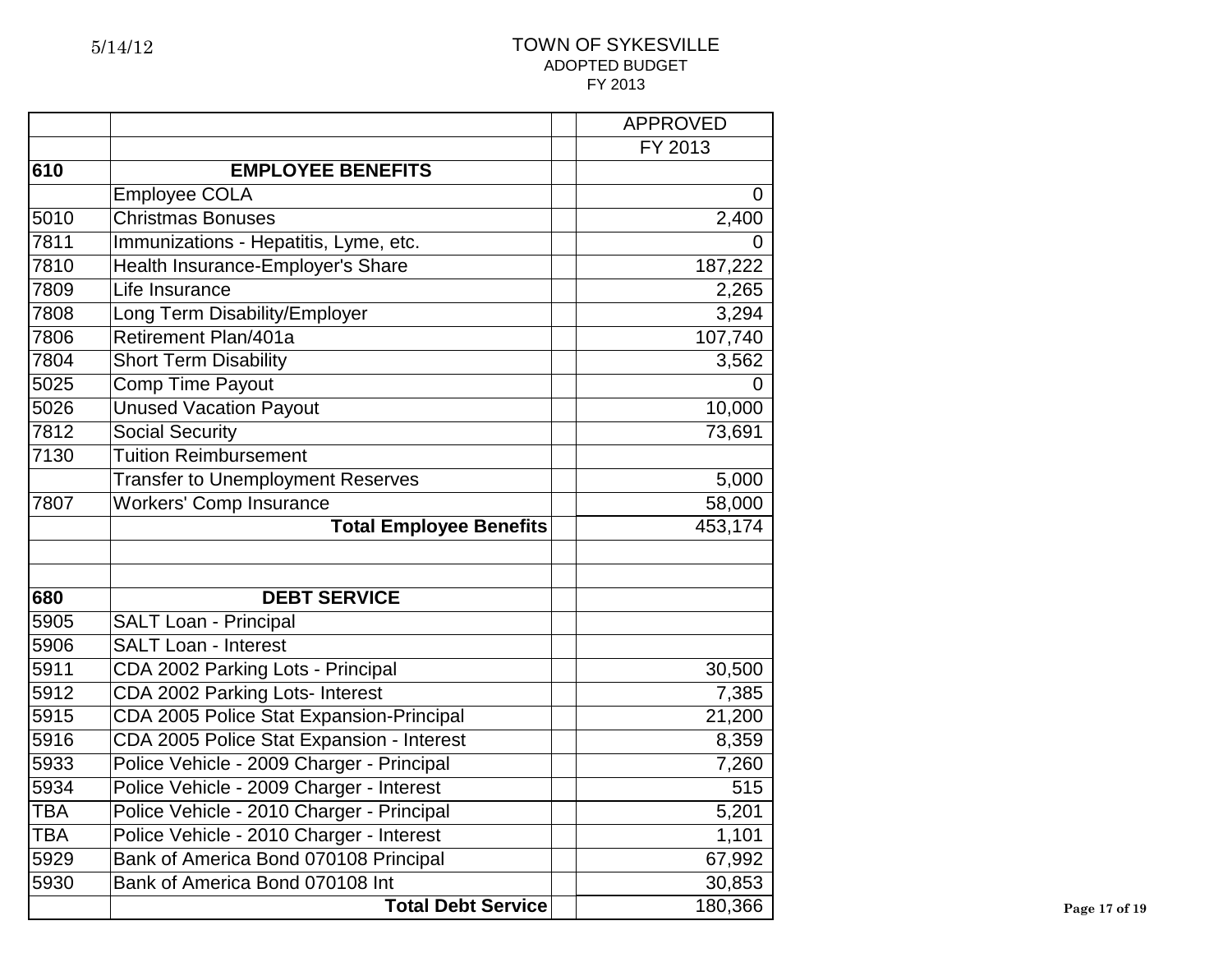|        |                                           | <b>APPROVED</b> |
|--------|-------------------------------------------|-----------------|
|        |                                           | FY 2013         |
|        |                                           |                 |
|        | <b>CAPITAL OUTLAY</b>                     |                 |
| 7821.1 | <b>Public Safety:</b>                     |                 |
|        | <b>New Police Vehicle</b>                 | 8,000           |
|        | Radio Equipment                           | 3,000           |
| 7821.2 | <b>Public Works &amp; Sanitation</b>      |                 |
|        | <b>Pressure Washer</b>                    | 1,500           |
|        | 3/4 Ton Pickup Truck                      | 40,000          |
|        | <b>Streets &amp; Roads</b>                |                 |
| 7821.9 | Paving - South end of McElroy Parking lot | 25,000          |
|        | Jennifer Way - Asphalt Overlay            | 80,000          |
|        | Spout Hill Road - Asphalt Overlay         | 60,000          |
|        |                                           |                 |